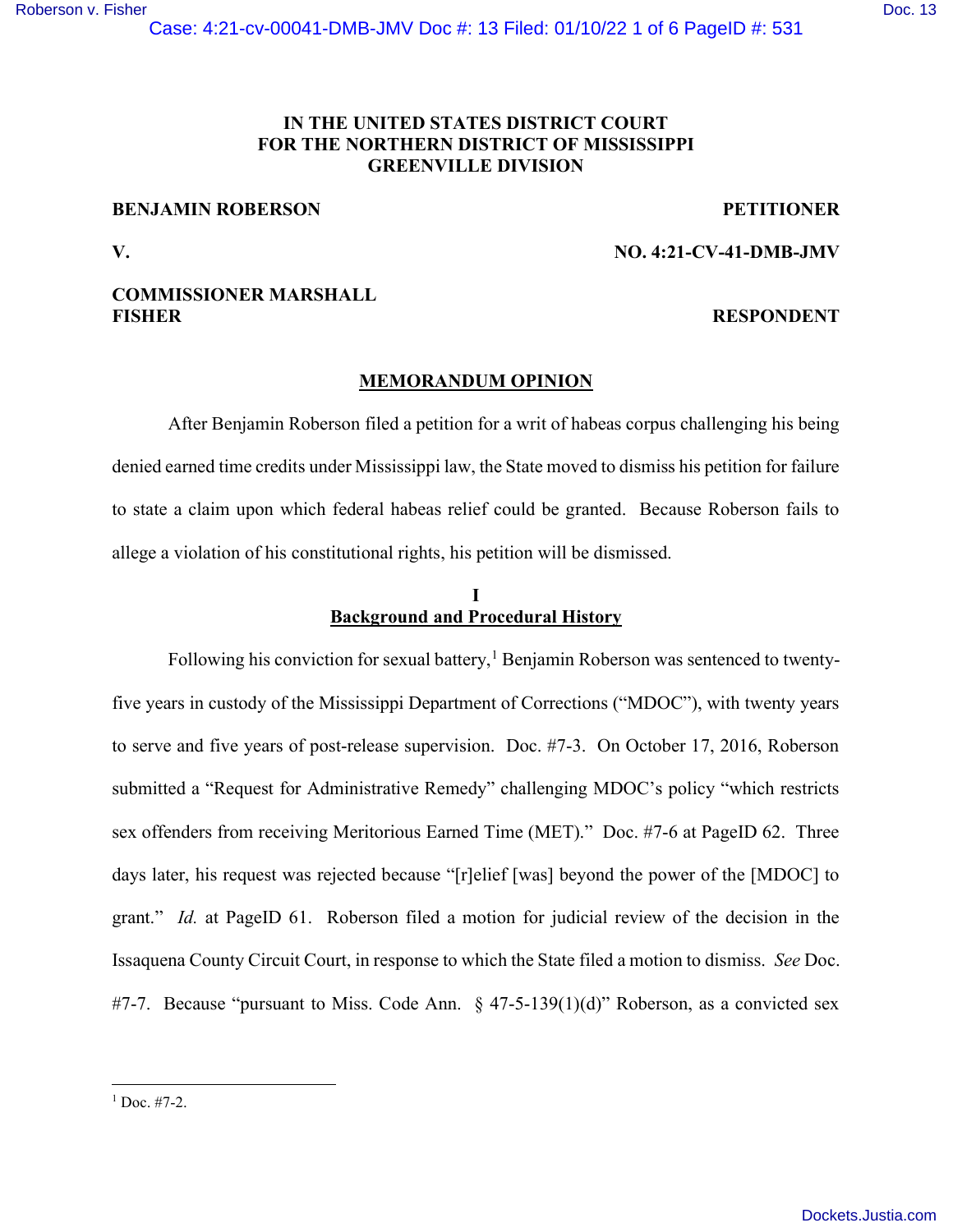#### Case: 4:21-cv-00041-DMB-JMV Doc #: 13 Filed: 01/10/22 2 of 6 PageID #: 532

offender, is "statutorily barred from receiving" MET, the Circuit Court granted the State's motion and denied Roberson relief. Id. The Mississippi Court of Appeals affirmed the decision on April 7, 2020.<sup>2</sup> Roberson v. Fisher, 303 So. 3d 788, 792 (Miss. Ct. App. 2020).

On or about March 25, 2021, Roberson filed a petition for a writ of habeas corpus in the United States District Court for the Northern District of Mississippi. Doc. #1. Roberson specifies that his petition "is not challenging the conviction but only a ruling denying [him] Meritorious Earned Time (MET) during the serving of his sentence." *Id.* at 1. After being ordered to answer,  $3$ the State filed a motion to dismiss on June 25, 2021. Doc. #7. Roberson filed a traverse, Doc. #12, and the State did not reply.

On or about June 29, 2021, Roberson filed a motion for default judgment stating that the State's deadline to respond to his petition was June 27, 2021, and as of June 28, 2021, he had not received an "answer from the state nor evidence of a granted extension." Doc. #9. The same day, he filed a motion for summary judgment. Doc. #10. Roberson subsequently notified the Court that his motion for default judgment could be "disregarded" as he "finally received a copy of the States [sic] response" on July 2,  $2021.^4$  Doc.  $\#$  11.

#### II Habeas Standard of Review

Except in those rare instances when exhaustion of state remedies is excused, 28 U.S.C. § 2254 "does not permit a federal court to grant a habeas application unless the applicant can show legal error under § 2254(d)(1) or factual error under § 2254(d)(2)." Lewis v. Thaler, 701 F.3d 783,

<sup>&</sup>lt;sup>2</sup> The Court of Appeals denied Roberson's motion for rehearing. Doc. #8-1 at PageID 81. The Mississippi Supreme Court denied certiorari. Doc. #8-3 at PageID 253.

 $3$  Doc. #3.

<sup>&</sup>lt;sup>4</sup> Based on Roberson's statement that the Court "may disregard the motion for default judgment," the motion was terminated.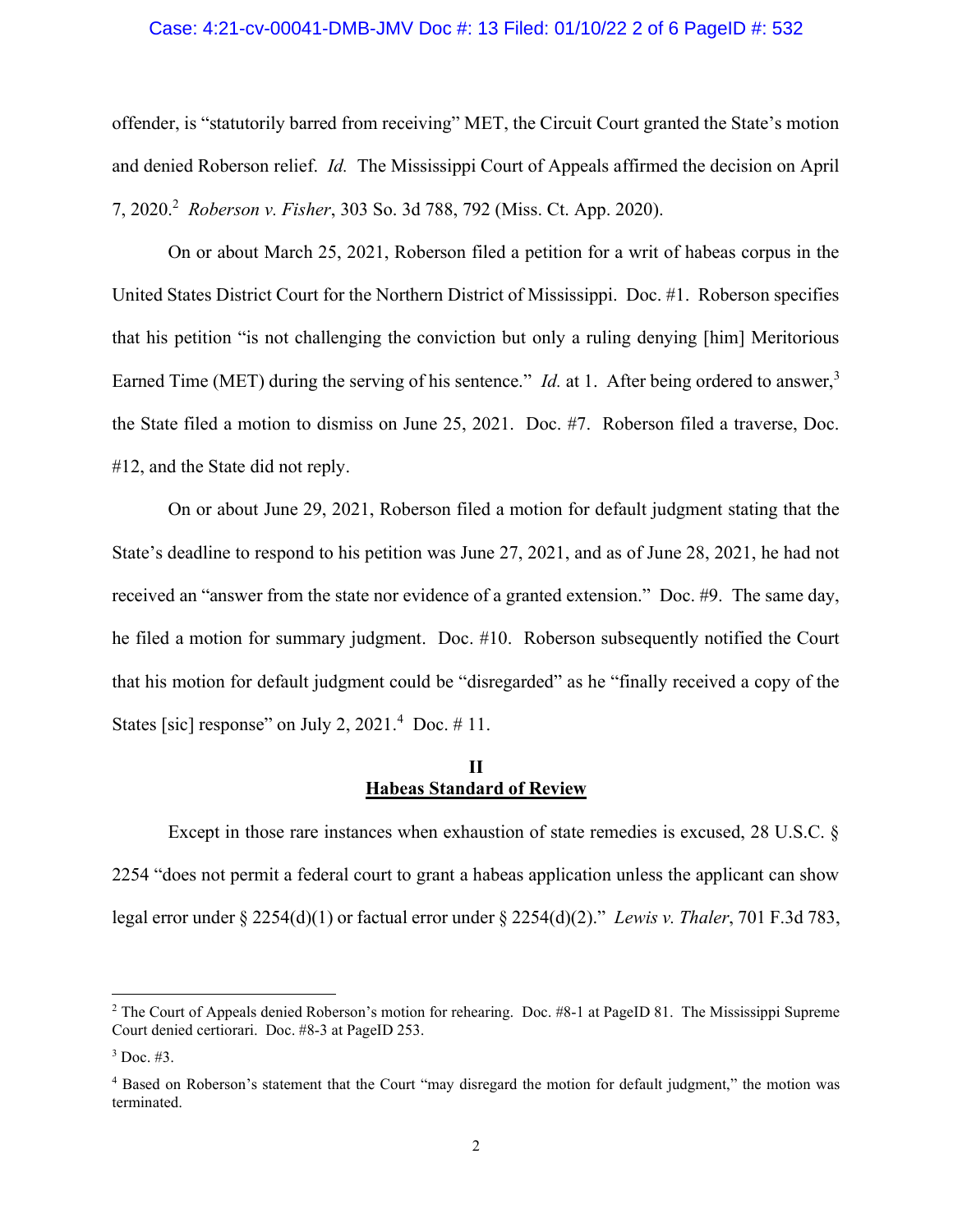791 (5th Cir. 2012). To establish legal error, "the applicant must show that the state court adjudication resulted in a decision that was contrary to, or involved an unreasonable application of, clearly established Federal law, as determined by the Supreme Court of the United States." Id. (internal quotation marks omitted). "To establish factual error … the applicant must show that the state court adjudication resulted in a decision that was based on an unreasonable determination of the facts in light of the evidence presented in the State court proceeding." Id. (internal quotation marks omitted).

# III Analysis

Roberson raises only one ground in his petition: "MS Statute 47-5-142 & 138 are being conflated when there is no authority to do so. … 47-5-139 clearly refers to 47-5-138 only. 47-5- 142 clearly states Any offender shall be eligible subject to 'THIS Section' (NOT 47-5-138 or 139)." Doc. #1 at 5.

The State argues "Roberson fails to state a claim upon which federal habeas relief can be granted" because he "failed to present a sufficient liberty interest to trigger constitutional protection, as Mississippi's MET statute is discretionary, providing only an expectation of receiving MET – which does not rise to the level of a liberty interest protected by the Constitution." Doc. # 7 at 8, 10–11. Roberson responds that the language of Mississippi Code  $\S$  47-5-142(1) stating that "any offender shall be eligible" is "mandatory … and unequivocally grants eligibility to any offender thereby creating a liberty interest." Doc. #12 at 1. Further, Roberson argues "§ 47-5-139 clearly restricts the earned time allowance" and "MET is distinguished from this type of earned time<sup> $15$ </sup> and there is no statute restricting his eligibility for MET. *Id.* at  $3-5$ .

<sup>&</sup>lt;sup>5</sup> Roberson also relies on this argument in his motion for summary judgment. Doc.  $#10$  at 2.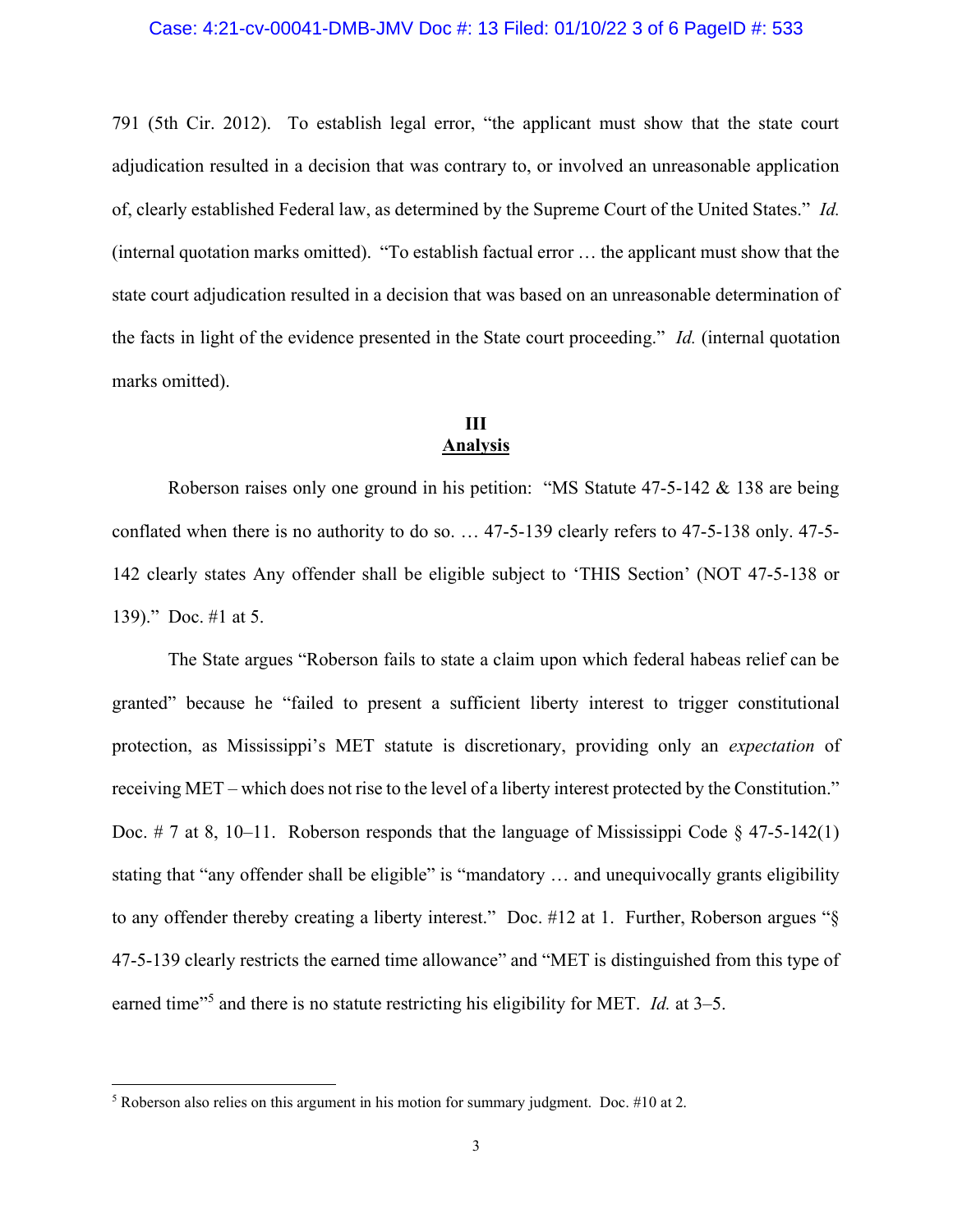#### Case: 4:21-cv-00041-DMB-JMV Doc #: 13 Filed: 01/10/22 4 of 6 PageID #: 534

"Federal habeas relief cannot be granted unless the petitioner alleges that he has been deprived of some right secured to him by the United States Constitution or the laws of the United States." Teague v. Quarterman, 482 F.3d 769, 773 (5th Cir. 2007) (internal quotation marks omitted). At no point in his initial petition or his subsequent filings does Roberson identify which constitutional rights he alleges have been violated. However, based on his argument that he "does in fact have a liberty interest in MET and that failure to allow him to earn MET is a denial of that liberty,"<sup>6</sup> the Court presumes Roberson alleges a violation of the Due Process Clause.

"The procedural protections of the due process clause are triggered only where there has been a deprivation of life, liberty, or property." *Toney v. Owens*, 779 F.3d 330, 336 (5th Cir. 2015). Where, as here, a prisoner's life and property are not at stake, "the threshold question is whether he had a liberty interest that the prison action implicated or infringed." Id. (internal quotation marks omitted). "State laws … may create liberty interests protected by the Due Process Clause. In those situations, federal due process law sets the minimum procedures that are required before the state can deprive a person of that liberty interest." Wansley v. Miss. Dep't of Corr., 769 F.3d 309, 312 (5th Cir. 2014) (internal citation omitted). When state law provides an inmate with a means for earlier release, a liberty interest in that program will arise when entitlement is "mandatory." Id. When entitlement is discretionary (or there is no entitlement at all), there will be no liberty interest. Id. at 312–13.

Mississippi Code  $\S$  47-5-142(1) provides, in relevant part, that "any offender shall be eligible, subject to the provisions of this section, to receive meritorious earned time as distinguished from earned time for good conduct and performance." But  $\S$  47-5-139(1)(d) provides that "[a]n inmate shall not be eligible for the earned time allowance if … [t]he inmate

 $6$  Doc.  $\#12$  at 4.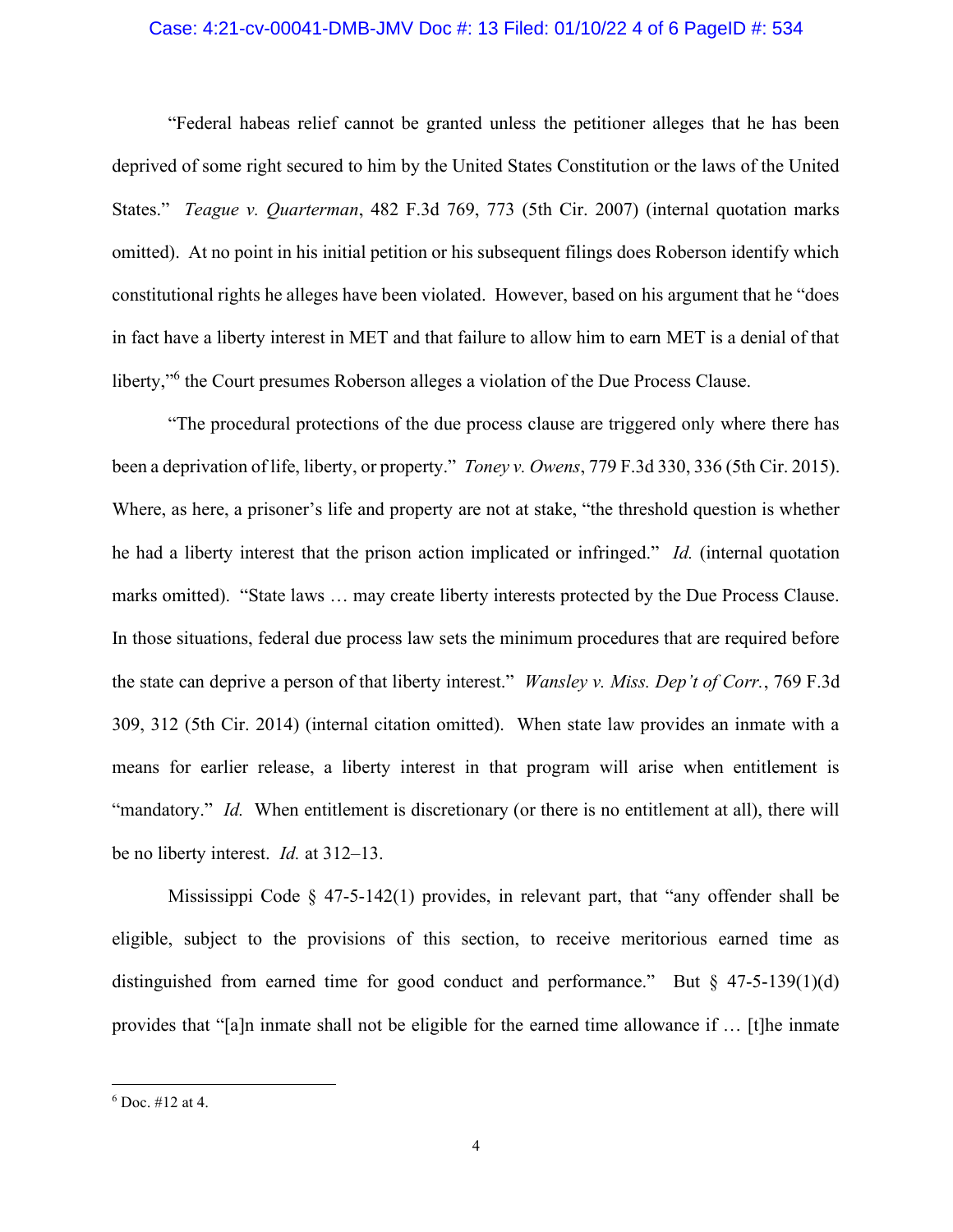#### Case: 4:21-cv-00041-DMB-JMV Doc #: 13 Filed: 01/10/22 5 of 6 PageID #: 535

was convicted of a sex crime." The Mississippi Court of Appeals "has repeatedly held that, notwithstanding the broad language in section 47-5-142, eligibility for meritorious earned time is controlled by section 47-5-139." Mason v. Miss. Dep't of Corr., 248 So. 3d 840, 841 (Miss. Ct. App. 2017) (collecting cases). Accordingly, offenders convicted of sex crimes are "not eligible to have [their] sentence[s] reduced for meritorious earned time." *Id.* 

Because Roberson was convicted of a sex crime, he is ineligible for earned time<sup>7</sup> and thus has failed to allege the deprivation of a liberty interest. Accordingly, his petition is dismissed and his motion for summary judgment is denied as moot.

#### IV Certificate of Appealability

 Rule 11 of the Rules Governing § 2254 Cases in the United States District Court requires a court to "issue or deny a certificate of appealability when it enters a final order adverse to the applicant." A certificate of appealability ("COA") will issue "only if the applicant has made a substantial showing of the denial of a constitutional right." 28 U.S.C.  $\S$  2253(c)(2). For cases rejected on their merits, a movant "must demonstrate that reasonable jurists would find the district court's assessment of the constitutional claims debatable or wrong" to warrant a COA. Slack v. McDaniel, 529 U.S. 473, 484 (2000). To obtain a COA on a claim rejected on procedural grounds, a movant must demonstrate "that jurists of reason would find it debatable whether the petition states a valid claim of the denial of a constitutional right and that jurists of reason would find it debatable whether the district court was correct in its procedural ruling." Id. Based on the Slack criteria, the Court finds a COA should not issue in this case.

<sup>&</sup>lt;sup>7</sup> To the extent Roberson challenges the Mississippi courts' application of § 47-5-139 to § 47-5-142, "any argument that state courts are incorrectly applying their own law … is not a basis for [federal habeas] relief." Wansley, 769 F. 3d at 312.